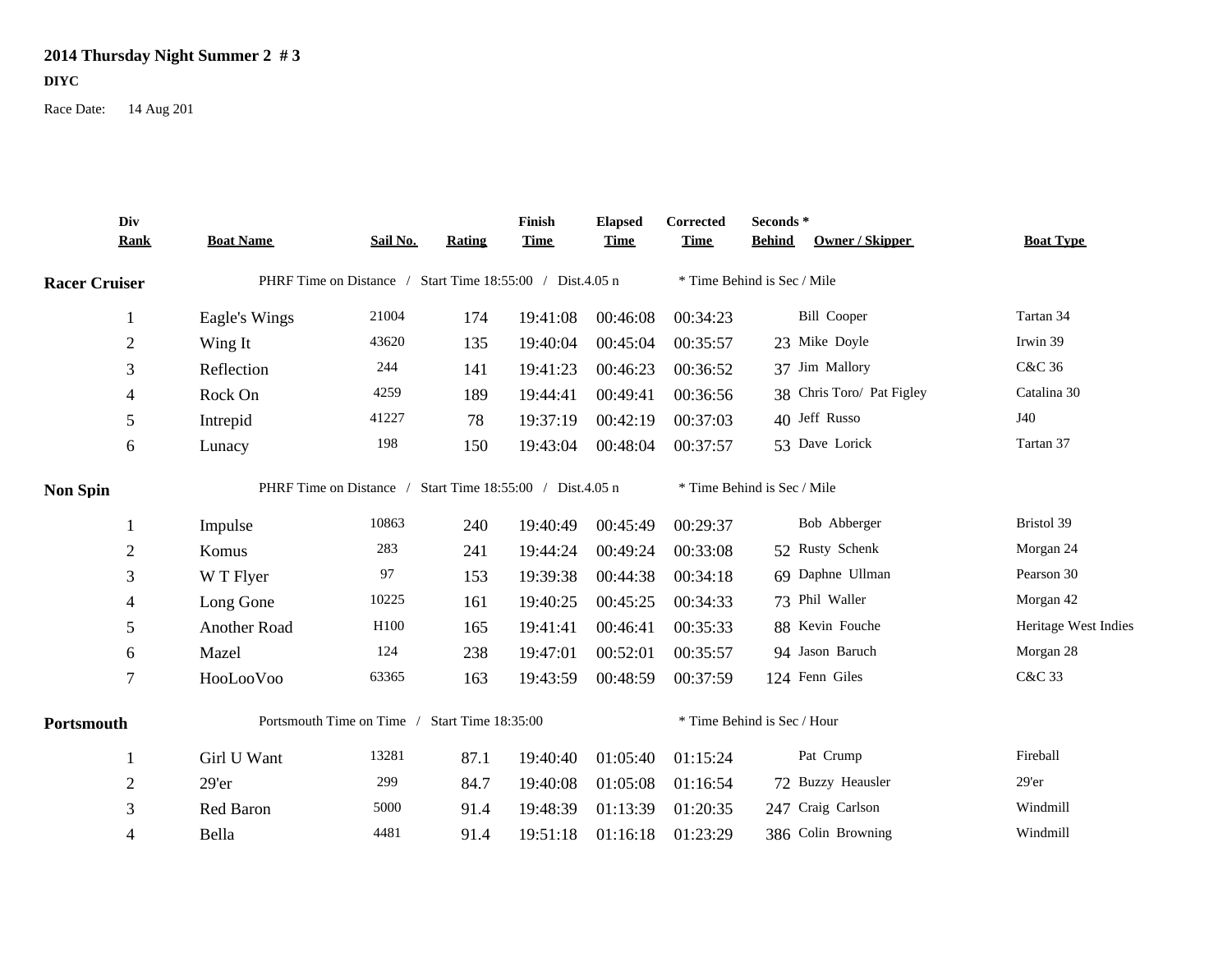| Spin B     |                | PHRF Time on Distance / Start Time 18:45:00 / Dist.5.33 n |         |     | * Time Behind is Sec / Mile |          |          |                             |                    |  |  |
|------------|----------------|-----------------------------------------------------------|---------|-----|-----------------------------|----------|----------|-----------------------------|--------------------|--|--|
|            | $\mathbf{1}$   | Mal de Mer                                                | 747     | 156 | 19:47:51                    | 01:02:51 | 00:49:00 | Richard Karran              | Wavelength 24      |  |  |
|            | $\sqrt{2}$     | Tenacity                                                  | 241     | 132 | 19:46:53                    | 01:01:53 | 00:50:09 | 13 Ken Hardy                | Laser 28           |  |  |
|            | 3              | Junior                                                    | 41186   | 123 | 19:46:43                    | 01:01:43 | 00:50:47 | 20 Frank Selph Jr           | J27                |  |  |
|            | $\overline{4}$ | Privateer                                                 | $282\,$ | 132 | 19:47:56                    | 01:02:56 | 00:51:12 | 25 Chris Jones              | S <sub>2</sub> 9.1 |  |  |
|            | 5              | Whirligig                                                 | $82\,$  | 141 | 19:51:47                    | 01:06:47 | 00:54:15 | 59 Charlie Cushing          | Ulitimate 20       |  |  |
|            | 6              | Meltemi                                                   | 40787   | 132 | 19:51:04                    | 01:06:04 | 00:54:20 | 60 Alex Korakis             | S <sub>2</sub> 9.1 |  |  |
|            | 7              | Dr Bligh                                                  | $30\,$  | 132 | 19:51:29                    | 01:06:29 | 00:54:45 | 65 Mike Maher               | S <sub>2</sub> 9.1 |  |  |
|            | $\,$ 8 $\,$    | Volant II                                                 | 99      | 177 | 19:58:15                    | 01:13:15 | 00:57:32 | 96 John Gifford             | J22                |  |  |
|            | 9              | Boat                                                      | 57      | 156 | 20:03:12                    | 01:18:12 | 01:04:21 | 173 Larry Willis            | Wavelengh 24       |  |  |
| <b>AVE</b> |                | Untouchable                                               | 11      | 111 |                             |          |          | Allen Saunders              | Elliott 770        |  |  |
| AVE        |                | Abracadabra                                               | 511     | 156 |                             |          |          | Bob Van Horn/ Doug Roberts  | Wavelength 24      |  |  |
| <b>AVE</b> |                | Forerunner                                                | 23656   | 132 |                             |          |          | Tim Ruman/ Frank Selph      | <b>J30</b>         |  |  |
| Melges 24  |                | PHRF Time on Distance / Start Time 18:40:00 / Dist.5.33 n |         |     |                             |          |          | * Time Behind is Sec / Mile |                    |  |  |
|            | 1              | Wicked Witch                                              | 719     | 75  | 19:35:47                    | 00:55:47 | 00:49:07 | Joe Blouin                  | Melges 24          |  |  |
|            | $\sqrt{2}$     | Whiplash                                                  | $27\,$  | 75  | 19:36:57                    | 00:56:57 | 00:50:17 | 13 David Clement            | Melges 24          |  |  |
|            | 3              | Rogue                                                     | 457     | 75  | 19:37:31                    | 00:57:31 | 00:50:51 | 20 Bob Kroetsch             | Melges 24          |  |  |
|            | $\overline{4}$ | Carmelita                                                 | 119     | 75  | 19:39:05                    | 00:59:05 | 00:52:25 | 37 J.A. Booker              | Melges 24          |  |  |
| J24        |                | PHRF Time on Distance / Start Time 18:40:00 / Dist.5.33 n |         |     |                             |          |          | * Time Behind is Sec / Mile |                    |  |  |
|            | $\mathbf{1}$   | Sabotage                                                  | 1858    | 171 | 19:43:35                    | 01:03:35 | 00:48:24 | Nate Vilardebo              | J24                |  |  |
|            | $\sqrt{2}$     | Irish                                                     | 249     | 171 | 19:46:57                    | 01:06:57 | 00:51:46 | 38 Michael Horan            | J24                |  |  |
|            | 3              | Kraken                                                    | 3203    | 171 | 19:53:56                    | 01:13:56 | 00:58:45 | 117 Jeffrey Siewert         | J24                |  |  |
| Spin A     |                | PHRF Time on Distance / Start Time 18:50:00 / Dist.5.33 n |         |     |                             |          |          | * Time Behind is Sec / Mile |                    |  |  |
|            | $\mathbf{1}$   | Wired                                                     | 39511   | 42  | 19:43:11                    | 00:53:11 | 00:49:27 | Allen Thomas                | Farr 395           |  |  |
|            | $\sqrt{2}$     | Time Bandit                                               | 73      | 72  | 19:45:56                    | 00:55:56 | 00:49:32 | 1 George Haynie             | <b>J35</b>         |  |  |
|            | 3              | No Limit                                                  | 39526   | 42  | 19:44:26                    | 00:54:26 | 00:50:42 | 14 Burns/Hobbs/ Zonnenberg  | Farr 395           |  |  |
|            | 4              | Mad Cow 2                                                 | 46453   | 57  | 19:46:08                    | 00:56:08 | 00:51:04 | 18 Dave German/ Ed Ruark    | <b>B32</b>         |  |  |
|            | 5              | Rocket                                                    | $48\,$  | 72  | 19:48:15                    | 00:58:15 | 00:51:51 | 27 Tarry Grimsdale          | <b>J35</b>         |  |  |